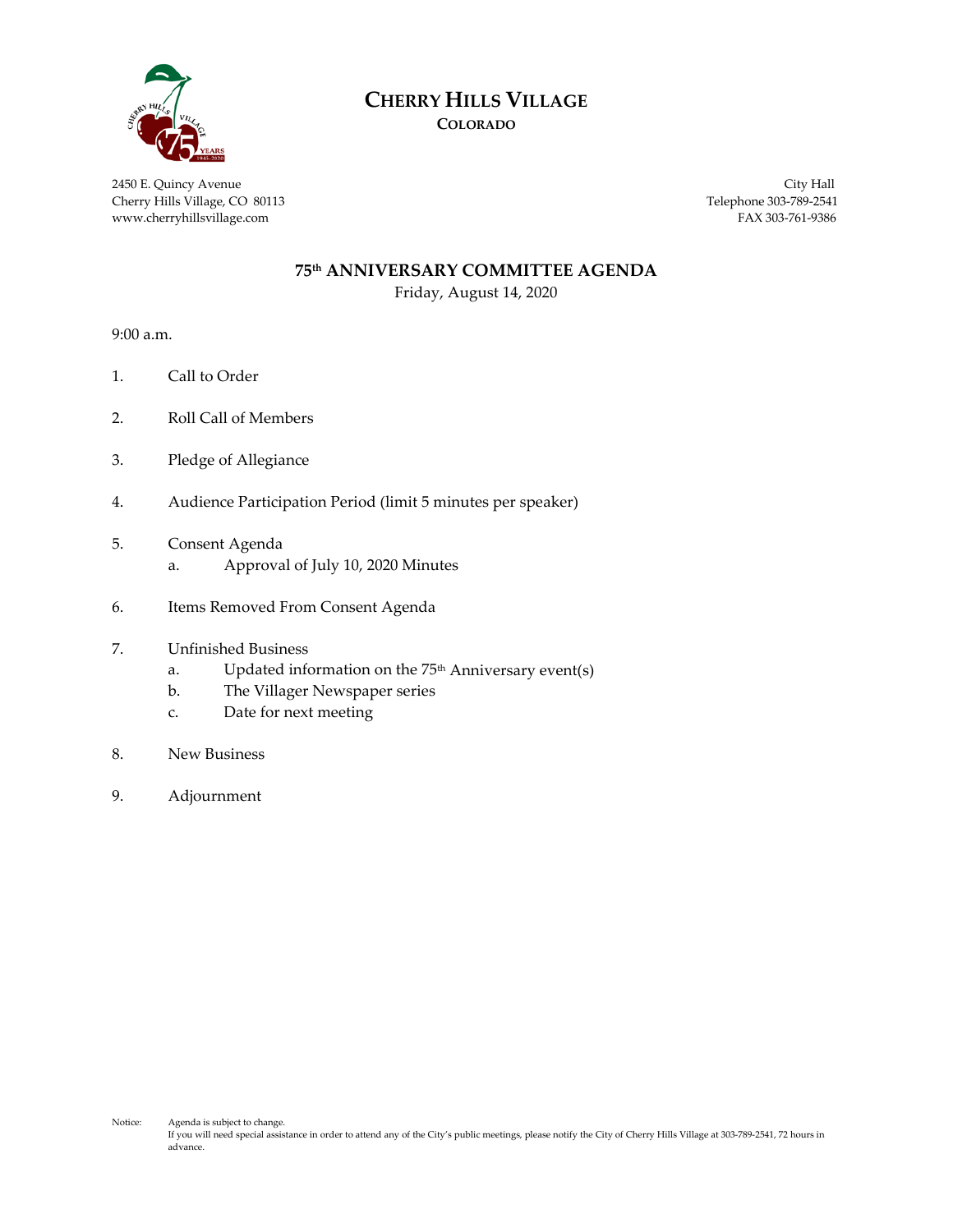

Minutes of the 75<sup>th</sup> Anniversary Committee City of Cherry Hills Village, Colorado Friday, July 10, 2020 at City Hall

9:02 a.m.

# **ROLL CALL**

Co-Chair Dino Maniatis, Co-Chair Thomas Barry, Committee Members: Laura Christman, Doug Tisdale, Nancy Wyman and Michael Robb were present. Also present were City Manager Jim Thorsen, Community Development Director Chris Cramer, Director of Finance Jessica Sager, Parks and Recreation Coordinator Emily Black and Administrative Assistant Pamela Broyles.

# **PLEDGE OF ALLEGIANCE**

The Committee conducted the pledge of allegiance.

### **AUDIENCE PARTICIPATION PERIOD**

There was no audience participation.

# **CONSENT AGENDA**

Committee Member Tisdale moved to approve the June 25, 2020 minutes, seconded by Co-Chair Maniatis.

Motion Passed Unanimously

### **UNFINISHED BUSINESS**

a. Updated Information for John Meade Park Event

Director Sager noted that a copy of the current CDPHE guidelines for outdoor events were emailed to Committee members the day before. Based on the guidelines, she shared the following list of concerns that City staff had for the event scheduled in September:

• Perimeter fencing – the City is restricted to 175 people based on the guidelines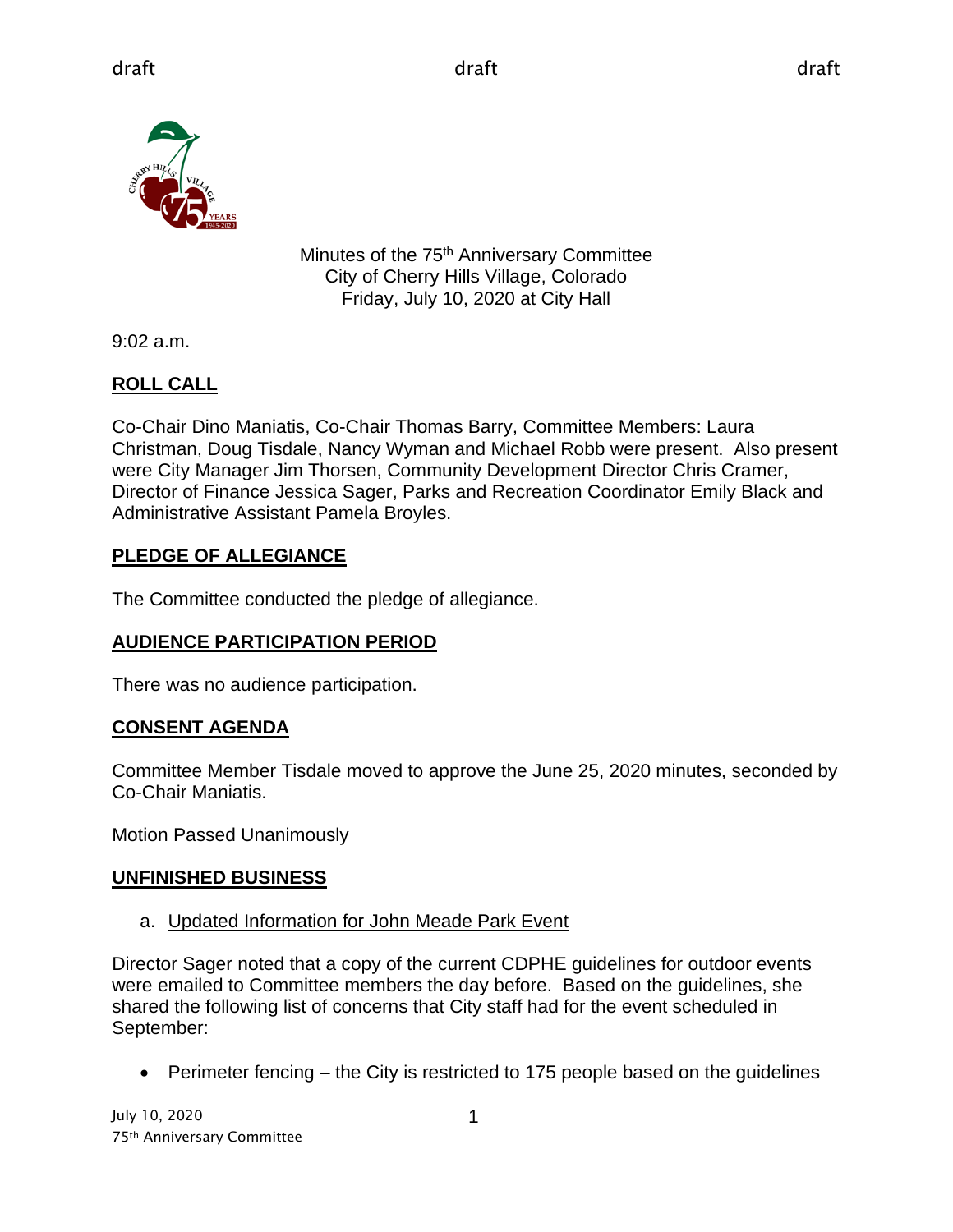- Designated entrances and exits the City will need to block off the entire area to monitor how many people are entering and exiting the park.
- Temperature checking station temperatures have to be recorded for all visitors including staff, workers, and performers.

Committee Member Christman interjected to express her concern about the CDPHE's notation that populations at a higher risk for severe COVID-19 should stay home. She pointed out that it would eliminate anyone over 65 as she believes these residents would not take the risk to attend the event. She asserted an anniversary event that excludes senior members of the community and younger members who may have health concerns would eliminate a large percentage of the Village. She recommended the Committee delay the event until it is safe for everyone to attend.

City Manager Thorsen agreed with Committee Member Christman on postponing the event as the state is still in a dynamic changing COVID-19 response. He also acknowledged the Tri-County Health mandatory mask policy will limit the number of people who attend. City Manager Thorsen expressed that inviting several performers to the event makes him nervous. He recommended a small event for the Park opening and at the same time have a booth that promotes the 75<sup>th</sup> Anniversary gala event next year. He noted that the event may need to be cancelled anyway with the increase in COVID-19 cases. He said he already spoke with one Council member who is concerned about having this type of event.

Committee Member Tisdale asked if the City has cancelled the annual car show event.

City Manager Thorsen confirmed that the City has cancelled all events that involve gatherings including the annual car show.

Co-Chair Barry said he agrees with the decision to postpone the event but wanted the Committee to be aware that if the event is cancelled it no longer coincides with the grand opening of John Meade Park and the relationship with PTRC.

Co-Chair Maniatis commented that he does not think moving the gala event to next year would lose its impact and it would give the Committee more time to prepare the historical portion of it. He said he would be in favor of having the event next year.

City Manager Thorsen said the City will ask City Council to extend the 75<sup>th</sup> Anniversary Committee through next year. He suggested that over the next few months the Committee get a handle on what the budget impact will be for next year. He suggested the budget should include every potential cost for the event.

Committee Member Christman commented she would like the cost for The Villager historical insert to be included in the budget.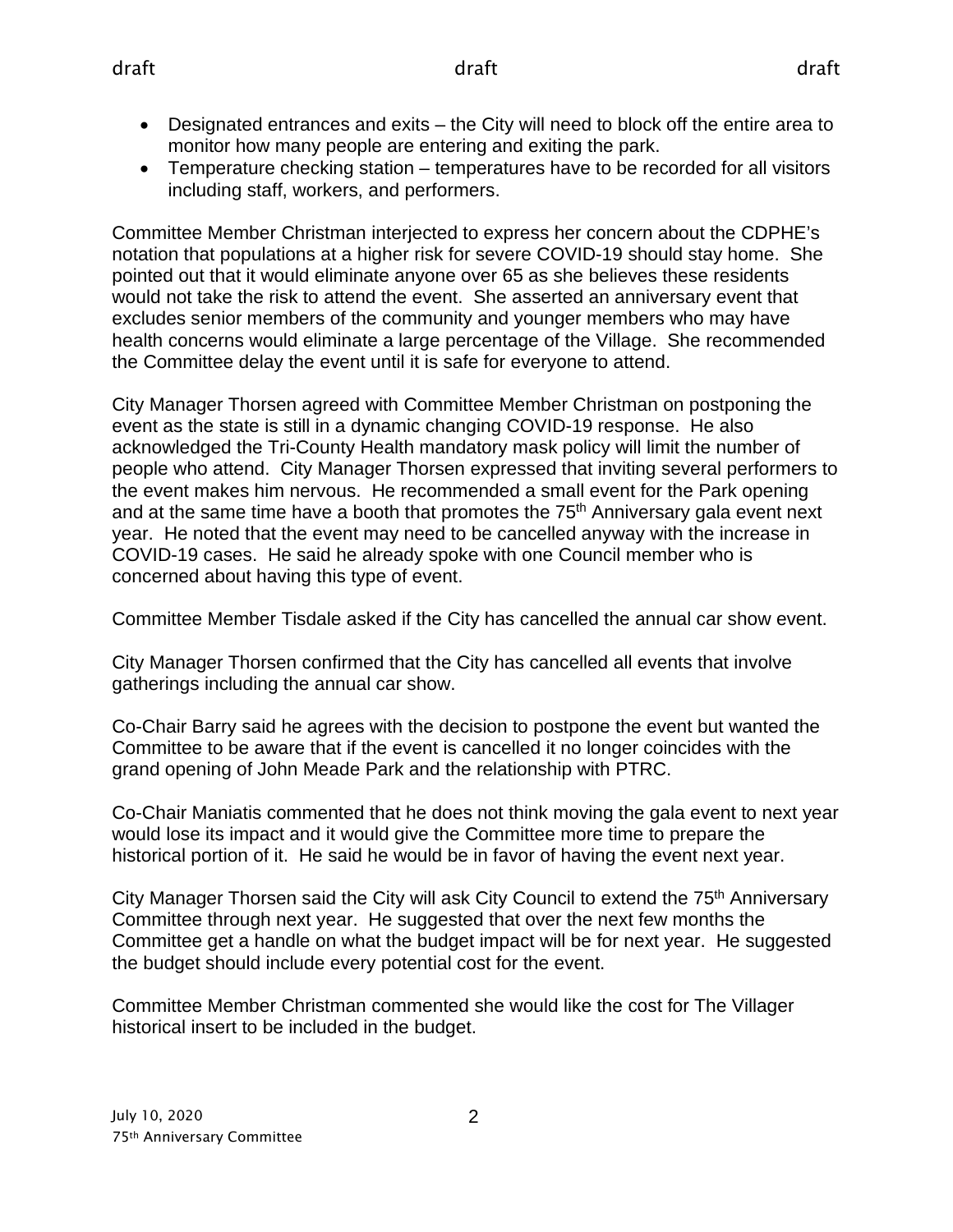Committee Member Tisdale stressed the importance of having a comprehensive budget to submit to City Council so they have a realistic picture to work from. He said the Committee should also reestablish the notion of selling bricks from the old Village Center as a revenue raising opportunity. He asked if John Meade Park still plans to open.

Coordinator Black answered that once construction is complete the Park will open. She said it will depend on the guidelines at that time as to whether the play structure area will be open. She said staff will check with PTRC to see if they want to do a smaller grand opening event, a virtual event, or focus on publicity to let people know the Park is open.

Co-Chair Barry suggested that money from the 2020 budget be used for The Villager insert since the fall event is cancelled.

City Manager Thorsen stated staff would be in support of using the 2020 budget for the historic insert.

Coordinator Black said she believes PTRC will focus on special events they hold every year in 2021. She said if the budget allows, they may consider an event in the spring. She suggested the Committee could approach PTRC to see if they would consider holding a joint event next year.

Co-Chair Barry asked about the budget for the Committee and where it was budgeted.

Director Sager replied originally the funds were budgeted in the General Fund, but when Movie Night was cancelled, Park funds were added to the Committee's budget. She reminded the Committee the budget for the event had been reduced to \$10,000 due to COVID-19.

After further discussion, the Committee agreed to focus its efforts on the gala event, time capsule dedication and the historical insert for The Villager.

Director Sager asked the Committee to make a motion to give staff direction on next steps.

Committee Member Tisdale moved, seconded by Co-Chair Maniatis that the Committee determined it shall suspend its activities relative to putting on events in 2020 and put together a proposal and budget for City Council to request that this Committee continue for a period of one year past its set expiration date in order to put on a gala and any other events the Committee might determine are appropriate and are within the City's budget.

Committee Member Christman amended the motion to say the Committee will continue to work on The Villager historic piece to be completed in 2020 using funds from its 2020 budget.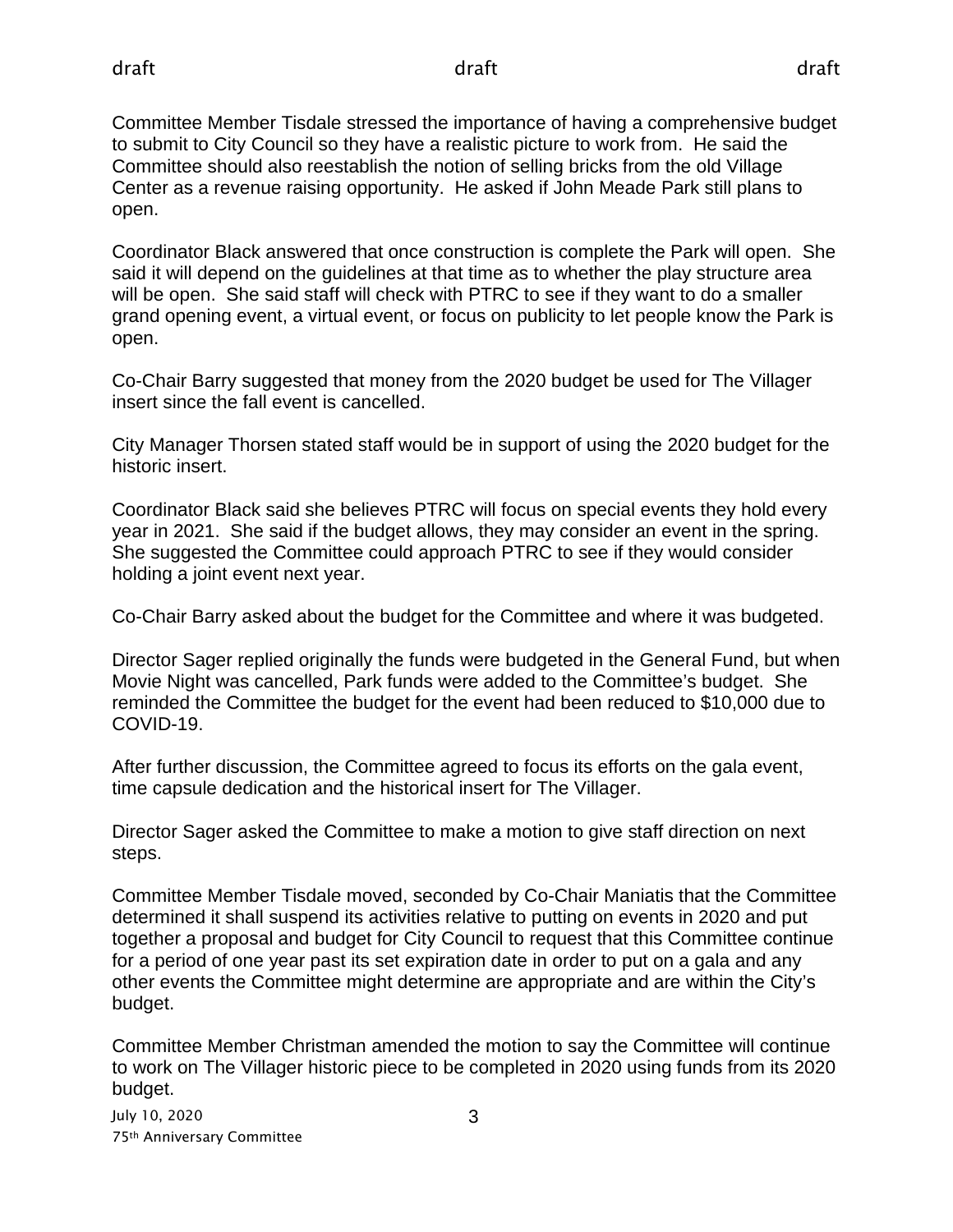Committee Member Tisdale accepted the amended motion to proceed with the exploration and acceptance of an agreeable proposal with the Villager Newspaper to put together a special supplement as proposed within budgetary guidelines

The motion passed unanimously.

The Committee discussed The Villager proposal and agreed to come up with an outline and to work with The Villager staff to gather historical documents.

Director Sager pointed out that The Villager's proposal includes a quote for them to attend the event and provide publicity. She informed the Committee the City has not paid for publicity in The Villager in the past and suggested clarifying that cost with them.

Director Sager proposed the idea of reaching out to some of the residents the Committee originally planned to interview for the historic video and set up a virtual interview. She said she could then include an article in the Village Crier. She confirmed that articles for the Crier are generally a quarter page or around 250 words.

The Committee discussed an article written by Committee Member Wyman and agreed the article would be included in the August issue of the Village Crier.

The Committee also agreed to post an article in the Village Crier one month prior to The Villager newspaper mailing to alert residents about the historic special edition that will be delivered to their homes.

The Committee discussed the possibility of posting the article in both The Villager and the Village Crier.

Director Sager explained the Village Crier and The Villager are different sizes and have different formats, but she would be happy to get a quote from the City's printer for the Village Crier if the Commission desired.

The Committee discussed the timing for The Villager edition to be mailed to residents so it would draw the most readers. Members agreed November would be preferred as people are too busy during the month of December.

Committee Member Tisdale brought up that City Council puts the budget together in September and October and the Committee should have the budget proposal for the gala event available by then.

Director Sager confirmed the following schedule for the budget process:

- A draft budget is reviewed at Council's second meeting in September
- A budget study session is held the first week of October
- First reading of the budget is in November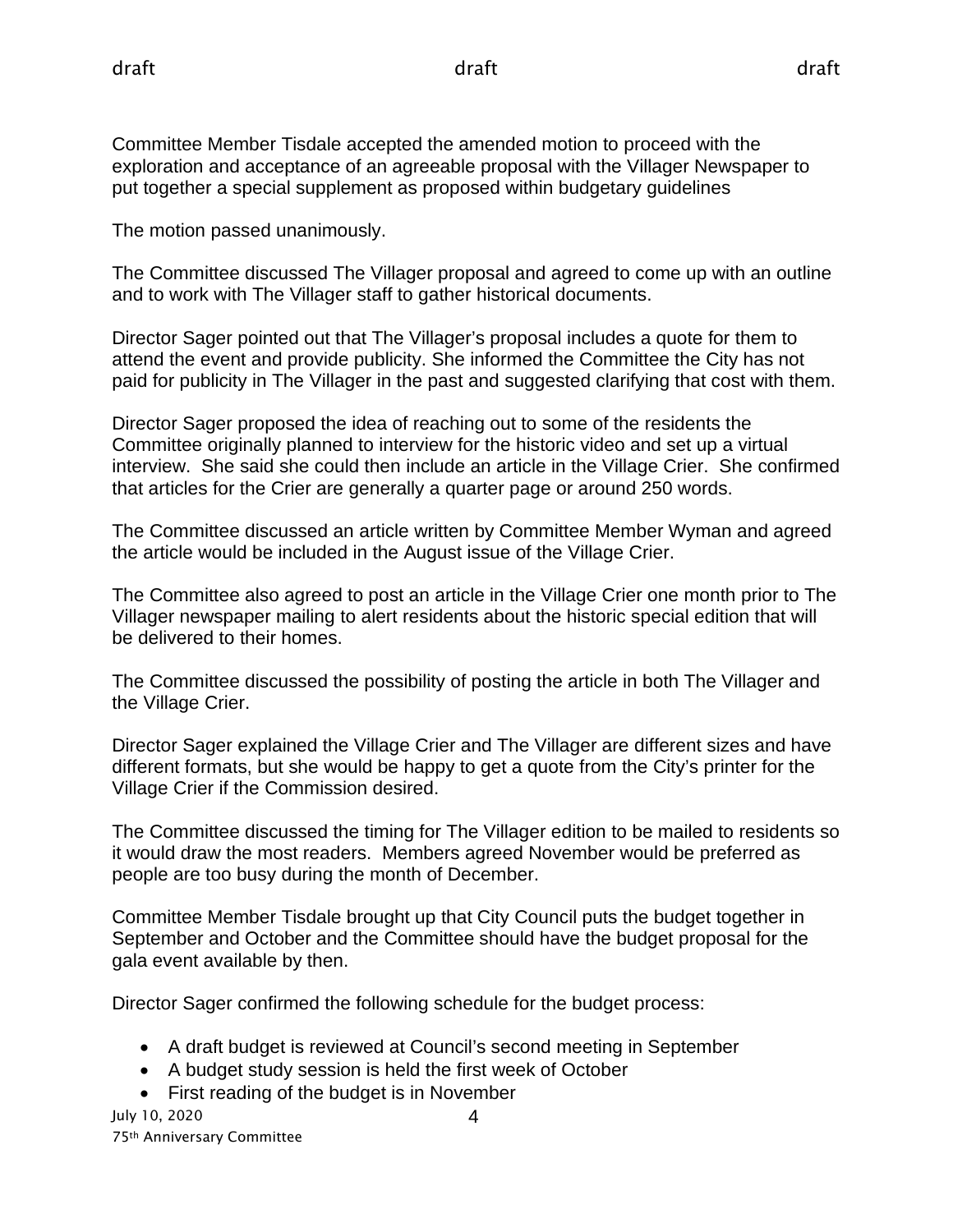• Second reading of the budget is in December

She said it would be helpful to have the Committee's budget information prior to the September meeting.

The Committee discussed the construction project at the Cherry Hills County Club and asked if it would impact the gala event next year.

Director Cramer replied that the Country Club's site plan process is scheduled to go before the Planning and Zoning Commission meeting on July 14<sup>th</sup> and then scheduled to go before Council in August. He said if it passes, the Country Club would start the process for a building permit that could take approximately 3 months. He said it is likely they will break ground this year and he anticipates construction going through next summer. He suggested the Committee contact the Country Club to get a better construction timeline.

The Committee discussed planning the gala event for when the remodeling would be completed. The Committee also agreed to consider an alternate location for the gala event if the Cherry Hills Country Club is not available due to construction.

Co-Chair Maniatis outlined the following tasks for the Committee:

- Prepare a budget for 2021
- Work on the outline for The Villager newspaper
- Submit to City Council to extend the Committee one year
- Talk with the Cherry Hills Country Club about potential construction dates

The Committee also agreed to have a presence to promote the 75<sup>th</sup> Anniversary Committee's events if PTRC decides to move forward with an event to open John Meade Park.

b. Date for Next Meeting

The Committee agreed to meet on Friday, August 14<sup>th</sup> at 9:00 a.m.

### **ADJOURNMENT**

The meeting adjourned at 9:50 a.m.

| <b>Committee Co-Chair</b> |  |
|---------------------------|--|
| Name:                     |  |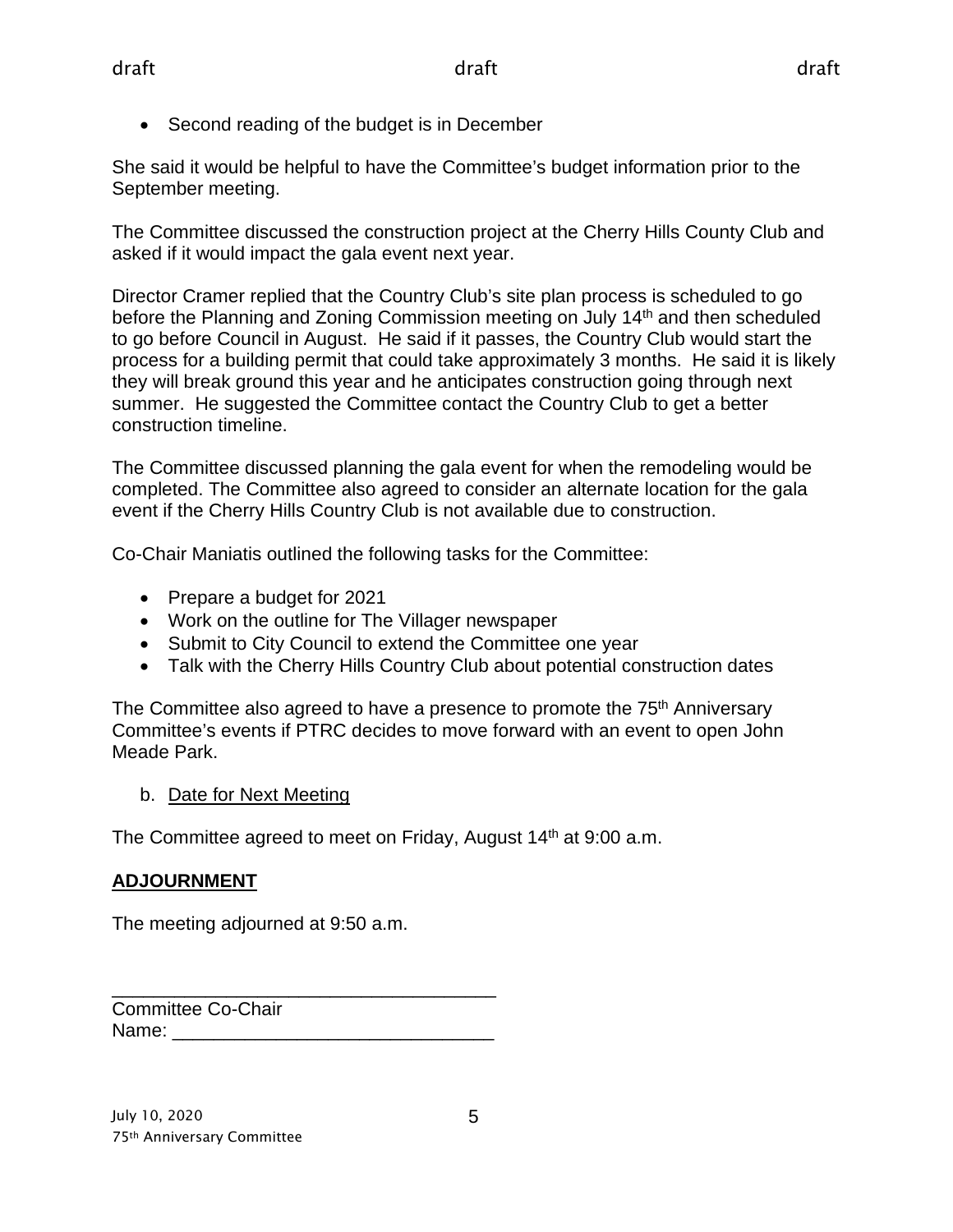\_\_\_\_\_\_\_\_\_\_\_\_\_\_\_\_\_\_\_\_\_\_\_\_\_\_\_\_\_\_\_\_\_\_\_\_\_ Jessica Sager, Director of Finance

\_\_\_\_\_\_\_\_\_\_\_\_\_\_\_\_\_\_\_\_\_\_\_\_\_\_\_\_\_\_\_\_\_\_\_\_\_ Pamela Broyles, Administrative Assistant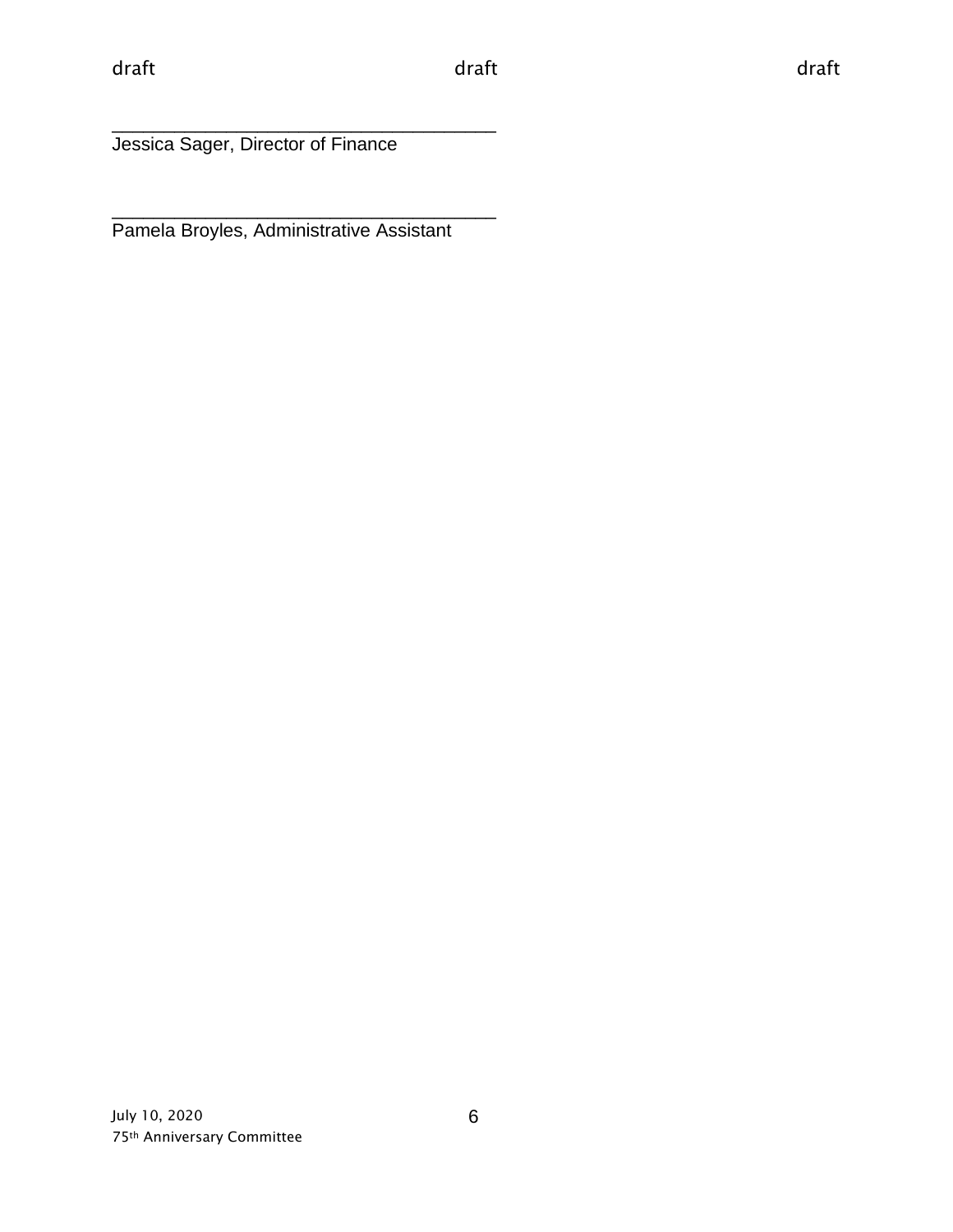

### **CHERRY HILLS VILLAGE COLORADO**

2450 E. Quincy Avenue City Hall Cherry Hills Village, CO 80113 Telephone 303-789-2541 www.cherryhillsvillage.com FAX 303-761-9386

ITEM: 7a

#### **MEMORANDUM**

### **TO:** MEMBERS OF THE 75TH ANNIVERSARY COMMITTEE

**FROM:** JESSICA SAGER, DIRECTOR OF FINANCE & ADMINISTRATION

**SUBJECT:** 75TH ANNIVERSARY CELEBRATION

**DATE:** AUGUST 14, 2020

#### **ISSUE**

To determine the scope of the City's  $75<sup>th</sup>$  Anniversary event(s) in 2021.

#### **DISCUSSION**

Because of the COVID-19 pandemic, the 75<sup>th</sup> Anniversary Committee has decided to postpone all anniversary related events to 2021, subject to City Council approval. Staff has added a 75<sup>th</sup> Anniversary Event study session item on the September 1, 2020 City Council meeting. During the study session, the 75<sup>th</sup> Anniversary Committee will be able to request that City Council extend the Committee's term to 2021, present all 75<sup>th</sup> Anniversary related event ideas and propose an event budget for City Council's consideration.

On Wednesday, August 5<sup>th</sup>, Chair Dino Maniatis, Committee Member Nancy Wyman and staff met with The Villager Newspaper Marketing Director, Susan Sweeney Lanam, to discuss ideas for The Villager Newspaper historical article. During this meeting, Ms. Lanam stated she has a client that might be willing to partner with the Committee in a possible "sponsorship" capacity. Her client may be willing to provide a venue for the event at no charge (or for a small fee) and/or purchase challenge coins to be included in gift bags if the Committee were agreeable to provide some type of recognition for the donations and/or discounts. City Council would have to formally approve any donation from Ms. Lanam's client prior to the  $75<sup>th</sup>$  Anniversary event(s).

#### **STAFF RECOMMENDATION**

Staff recommends the Committee create a budget that incorporates all aspects of the event(s) the Committee would like to plan in 2021 (i.e. time capsule, Gala event, etc.) to provide to City Council at the study session on September  $1<sup>st</sup>$ . The City Council packet deadline is Tuesday, August  $25<sup>th</sup>$  so staff will need to include any information the Committee would like City Council to consider prior to August  $25<sup>th</sup>$ . Staff would also recommend the Committee select the representative(s) to present to City Council at the August  $14<sup>th</sup>$  meeting to ensure there are not any scheduling conflicts.